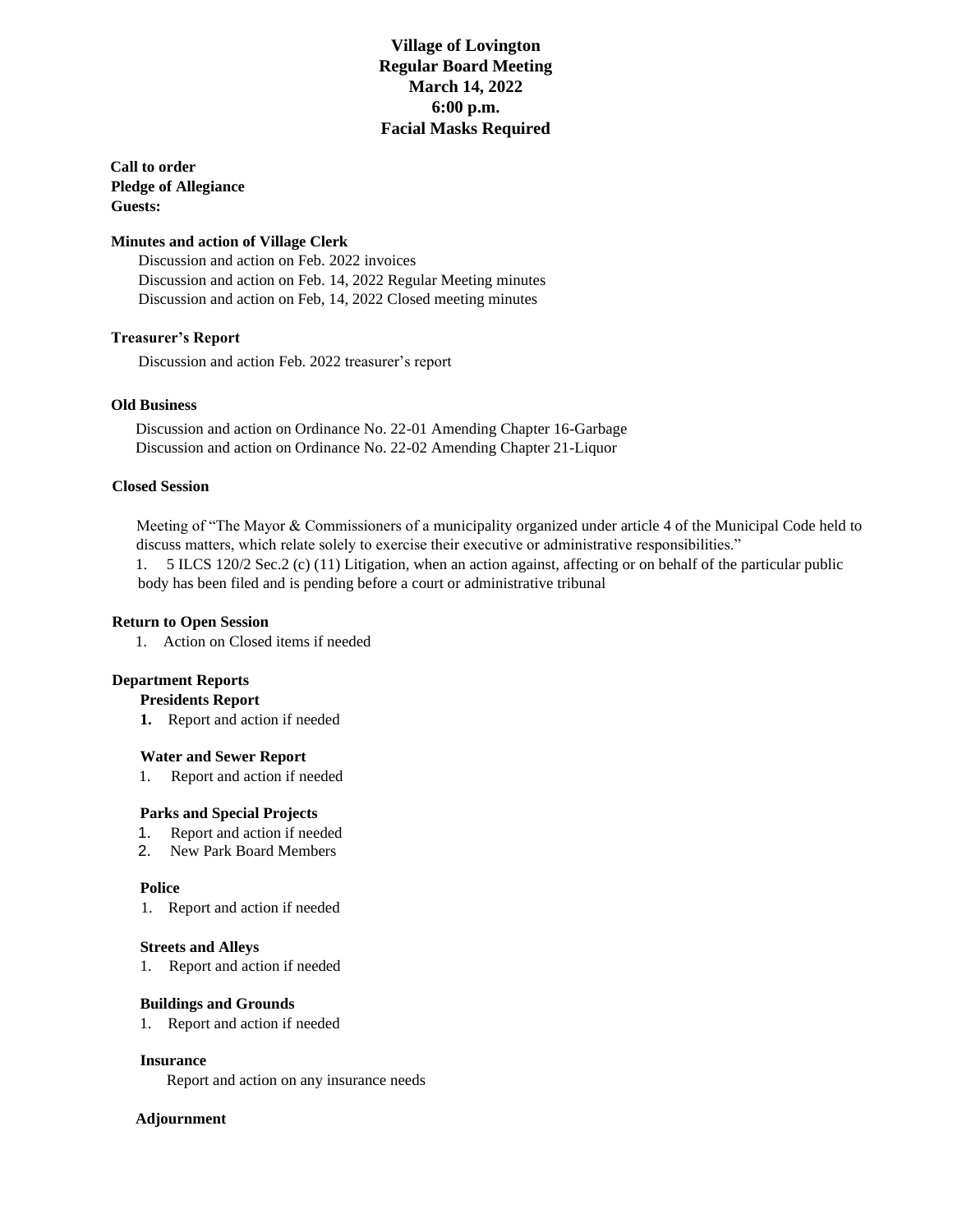## **Village of Lovington Regular Board Meeting March 14, 2022**

**Call to order:** President Roger Walker called the meeting to order at 6:00 p.m.

**Pledge of Allegiance:** Walker led the pledge of Allegiance.

Roll Call found the following trustees to be present: Dennis Garmon, Todd Hale, Curt Clough, Mike Young, Brittany Bates and April Daily. President Roger Walker and Clerk Alma Fair were also present.

## **Guests:** None

## **Minutes and action of Village Clerk**

**1.** Discussion and action on February 2022 invoices

**A Motion** was made by Daily and seconded by Young to accept the February 2022 invoices as presented.

**YEA:** Clough, Daily, Young, Garmon, Bates, Hale

**No:** None

## **MOTION CARRIED**

**2.** Discussion and action on February 14, 2022, Regular Meeting minutes

- **A Motion** was made by Garmon and seconded by Hale to accept the February 14, 2022, Regular Meeting minutes as presented.
- YEA: Daily, Young, Garmon, Bates, Hale, Clough

**No:** None

## **MOTION CARRIED**

**3.** Discussion and action on February 14, 2022, Closed Session minutes

**A Motion** was made by Garmon and seconded by Daily to accept the February 14, 2022, Closed Session minutes as presented.

**YEA:** Young, Garmon, Bates, Hale, Clough, Daily

**No:** None

# **MOTION CARRIED**

# **Treasurer's Report**

1. Discussion and action on February 2022 treasurer's report

**A Motion** was made by Daily and seconded by Bates to accept the February 2022 treasurer's report. YEA: Garmon, Bates, Hale, Clough, Daily, Young

**No:** None

# **MOTION CARRIED**

# **Old Business:**

1. Discussion and action Ordinance No. 22-01 Amending Chapter 16-Garbage **A Motion** was made by Garmon and seconded by Todd to accept Ordinance No. 22-01 Amending Chapter 16-Garbage **YEA:** Garmon, Bates, Hale. Clough, Daily, Young **No:** None **MOTION CARRIED** 2. Discussion and action on Ordinance No. 22-02 Amending Chapter 21-Liquor **A Motion** was made by Clough and seconded by Young to accept Ordinance No. 22-02 Amending Chapter21-Liquor **YEA:** Garmon, Bates, Daily, Hale, Clough, Young **No:** 

**MOTION CARRIED**

**New Business: none**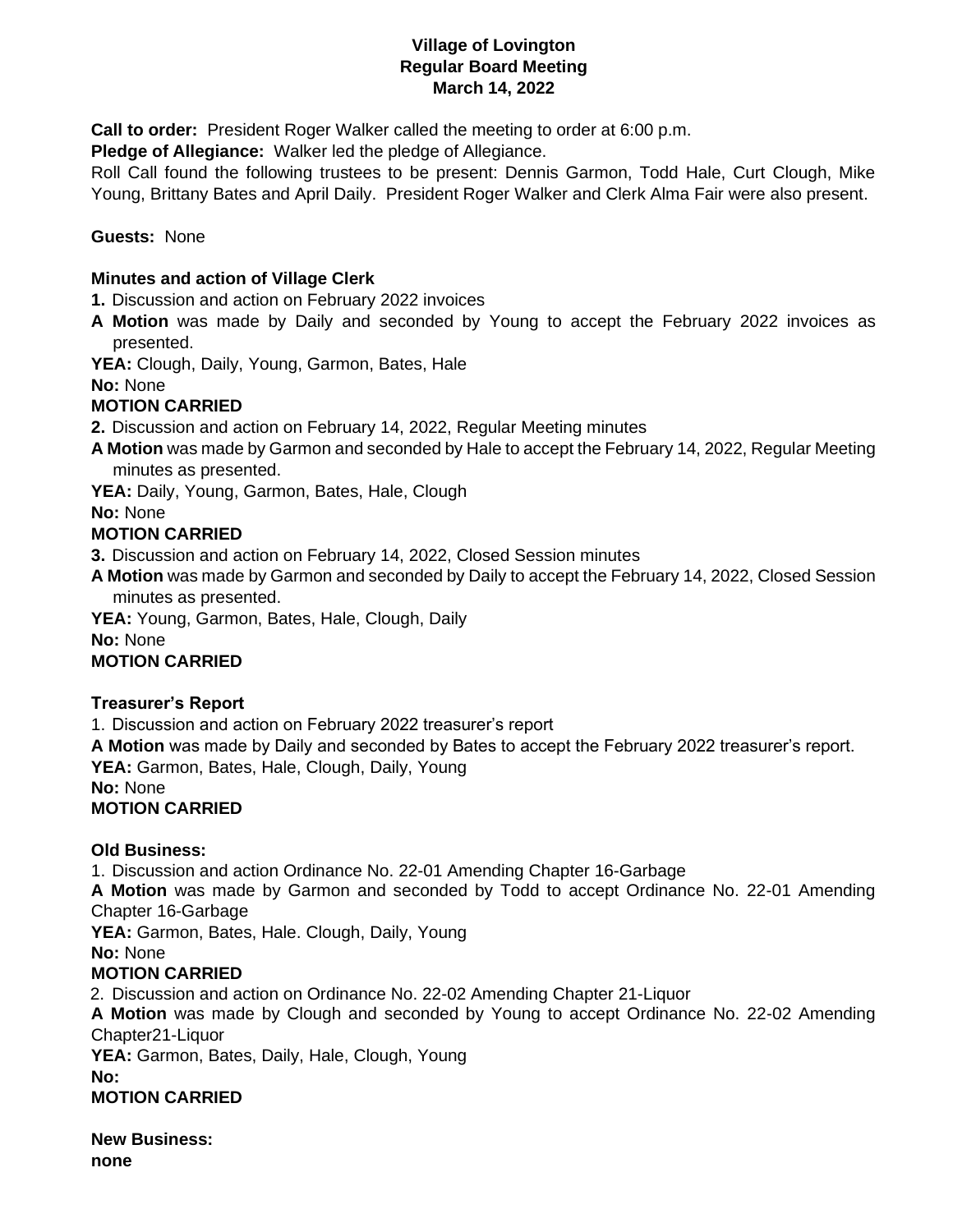## **Closed Session:**

5 ILCS 120/2 Sec.2 (c) (11) Litigation **A Motion** was made by Garmon and seconded by Hale to go into closed session at 6:08 PM for the purpose of litigation. **YEA**: Hale, Clough, Daily, Young, Garmon, Bates **No:** None **MOTION CARRIED**

## **Return to open session:**

**A Motion** was made by Young and seconded by Garmon return to open session at 6:39 pm. YEA: Daily, Young, Garmon, Bates, Clough, Hale **No:** None **MOTION CARRIED**

**A Motion** was made by Daily and seconded by Garmon to proceed as recommended in closed session. YEA: Garmon, Bates, Clough, Daily, Hale, Young **No:** None **MOTION CARRIED**

### **Department Reports**

### **Police – Dennis Garmon**

The DVRs are installed in the police cars over the last couple of days. The police have training tomorrow.

### **Presidents Report – Roger Walker**

Walker – Brought up the fact that we needed a command center. This came up because we lost power last week. We need a generator so that if we lose power, we will still have the Village Hall that would be a command center. We need to look for prices on a generator. He also reported that some of us met with an insurance agent with Illinois Municipal League last Friday to go over what we need to have covered.

## **Water and Sewer Report – Todd Hale**

Hale - Generator at the Sewer plant went down, and we will now be on a PM program at the sewer same as it is at the water plant. A generator here at the Village Hall needs to be looked at. Valves at the water plant need to be replaced the current ones are about 25 years old. We are in need more Internet bandwidth. Fair will contact Shawnee to see what the price would be to bring Internet to the water plant and how much to increase to the max at the Village Hall. Looking at an enclosed trailer to hold supplies and tools when they have repairs or work to be done. A new 6 X 10 trailer at Kates Cars would cost \$4,500. Walker might be able to get a used one for around \$900 and Daily knows of one in Sullivan for sale. She will contact them to see what the price is.

## **Park and Special Projects – Brittany Bates**

Bates - Has 5 new members to the park board. They had their first meeting and set April 10<sup>th</sup> for Easter egg hunt.

Those members are: Stephine Harris, chairmen, Ashley Morgan, Christy Giorgi, Tamara Carter and Sierra Walton. She would like to have shed to keep her supplies in. They do plan to have a community garden this summer. June  $4<sup>th</sup>$  town cleanup

## **Streets and Alleys – Curt Clough**

Clough – They have been working on potholes on roadsides – Church St. and Maple St. Need to add rock in some alleys; need to order more rock for the alleys. Patch is in, rock pile is still frozen. Waiting to hear back from IDOT on Motor Fuel budget. Has been in touch with Doug Ryherd regarding sidewalks. New fuel pump on the F-250, New serpentine belt on the 2017 police car, new tire on the dump truck. Next water test date to be 4/12 if someone cancels if not than sometime in June. There